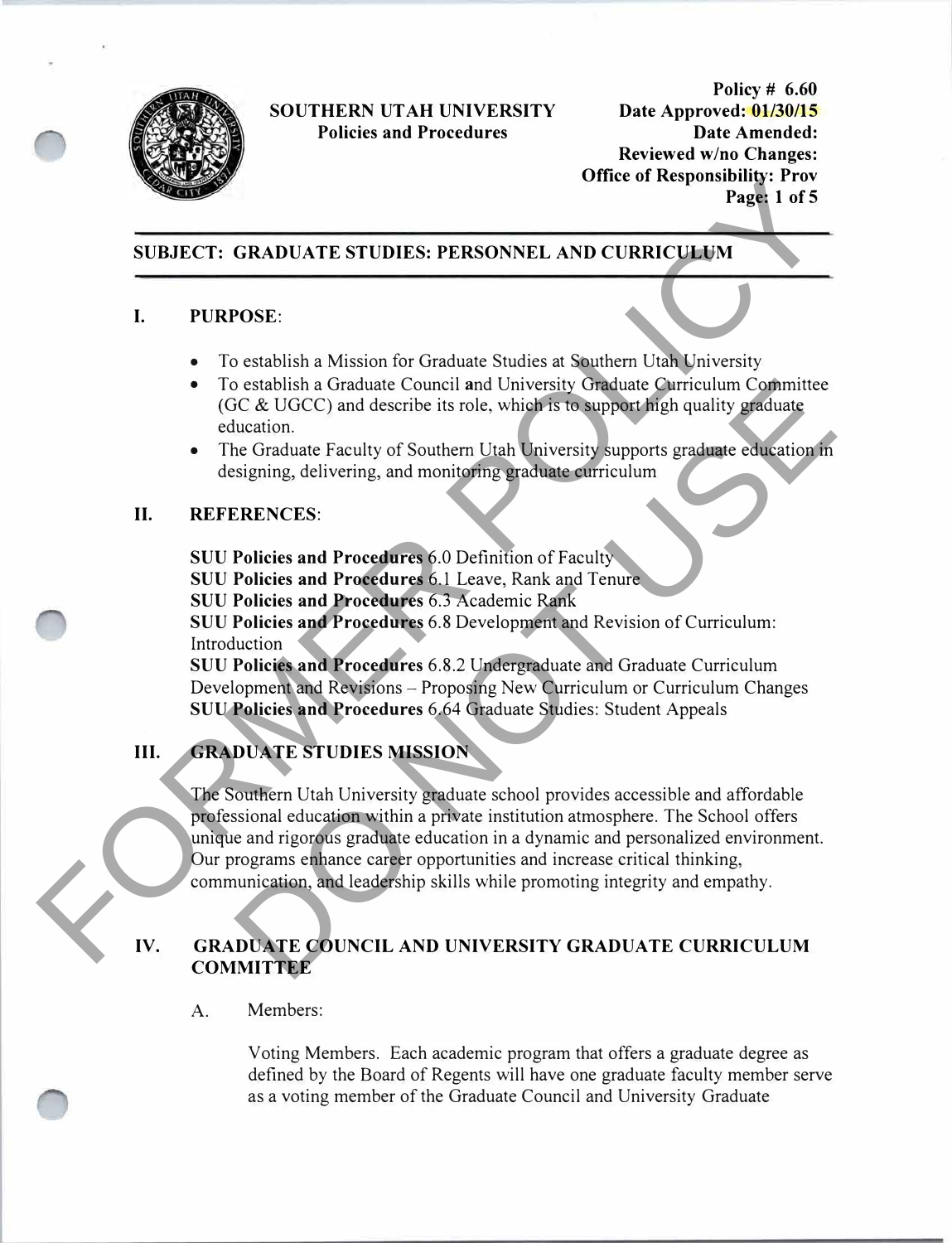

Policy # 6.60 Date Approved: 01/30/15 Date Amended: Reviewed w/no Changes: Office of Responsibility: Prov Page: 2 of 5

# SUBJECT: GRADUATE STUDIES: PERSONNEL AND CURRICULUM

Curriculum Committee. The Dean of Graduate Studies will vote on Graduate Council.

- B. The Dean of Graduate Studies will be the chair of the Graduate Council and the Associate Provost will chair the University Graduate Curriculum Committee.
- C. Appointment of Members. Members of the Graduate Council and University Graduate Curriculum Committee will be appointed by each academic dean, with recommendation by the academic department chairs. Appointments are made in the spring for a term of three years. Newly appointed members will begin service at the beginning of the subsequent fall semester. Terms of members will be staggered. If a member is unable to complete a term, a replacement will be appointed according to the procedures described above for appointing faculty to the Council. Office of Responsibility Provide Control and the proposition of Conduction Committee.<br>
Figure 2 of S<br>
SUBJECT: CRADUATE STUDIES: PERSONNEL AND CURRICULUM<br>
Curriculum Committee. The Dean of Graduate Studies will vote on Gra the Associate Provost will chair the University Graduate Curriculum<br>
Committee.<br>
Appointment of Members. Members of the Graduate Council and University<br>
Graduate Curriculum Committee will be appointed by each academic depa
	- D. Responsibilities. The Graduate Council and University Graduate Curriculum Committee will:
		- Advise the Dean of Graduate Studies on matters of graduate education, including:
			- a. Curriculum and policy requests at the graduate level;
			- b. Proposals for new graduate degree programs;
			- c. Appointments to or removal from graduate faculty membership, including temporary appointments to the graduate faculty, as requested by the Dean of Graduate Studies;

Committees to further graduate education;

- e. Proposed graduate degrees to be taken to the Deans Council.
- 2. Mentor faculty and departments who are developing new graduate degrees.
- 3. Undertake special assignments as directed by the Dean of Graduate Studies or the Provost.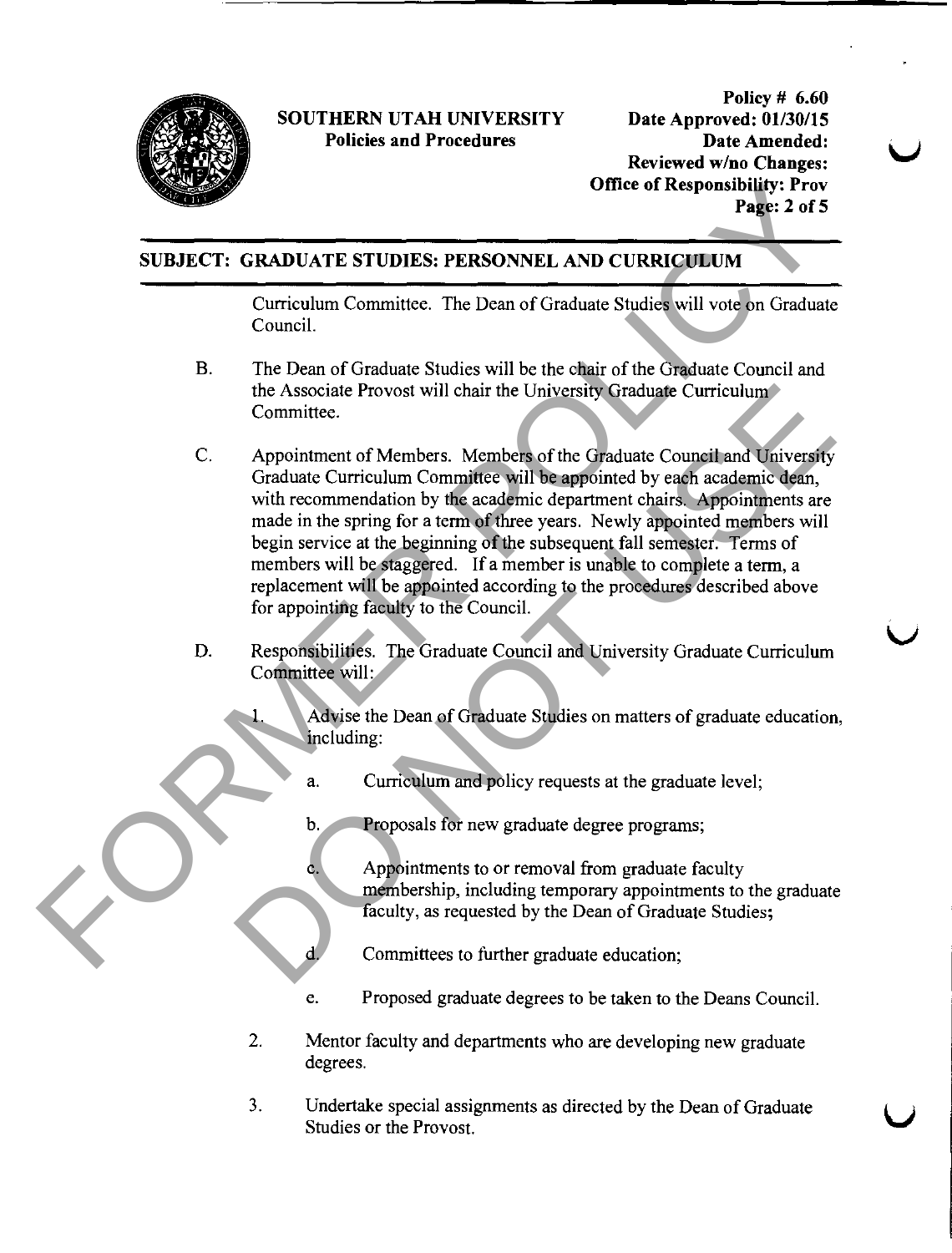

Policy # 6.60 Date Approved: 01/30/15 Date Amended: Reviewed w/no Changes: Office of Responsibility: Prov Page: 3 of 5

# SUBJECT: GRADUATE STUDIES: PERSONNEL AND CURRICULUM

E. Meetings. Meetings of the Graduate Council and University Graduate Curriculum Committee will be held during the academic year (September-May) as determined by the Dean of Graduate Studies.

## V. GRADUATE FACULTY

- A. Eligibility. All full-time faculty members, academic administrators, and adjunct instructors are eligible to be members of the Graduate Faculty or Associate Graduate Faculty.
- B. Appointment. The Dean of Graduate Studies appoints members to the Graduate Faculty, following recommendations from the academic deans. The academic college/school may grant initial graduate faculty status to a faculty member being hired (either full-time or adjunct) who meets the criteria specified in paragraph C below. The orientation Page of the Graduate Council and University Consideration<br>
E. Meetings. Meetings of the Graduate Council and University Graduate<br>
Curriculum Committee will be held during the case (Spitember-<br>
Curriculum C **DUATE FACULTY**<br>
Eligibility. All full-time faculty members, academic administrators, and<br>
adjunct instructors are eligible to be members of the Graduate Faculty or<br>
Associate Graduate Faculty<br>
Appointment. The Dean of Gra
	- C. Appointment Criteria. To qualify to be a member of the Graduate Faculty, a full-time faculty member or academic administrator with faculty status must have as a minimum:
		- An earned terminal degree in an appropriate discipline
		- Demonstrated recent effective teaching, (which may be waived for those who have no prior teaching experience) as determined by individual college/school graduate committees,
		- 3. A continuing record of scholarship as defined in Policy 6.1 as determined by individual college/school graduate committees,
		- Demonstrate a continuing record of service as determined by individual college/school graduate committees, and
		- 5. Exhibit exemplary collegiality as determined by individual college/school graduate committees based on available evidence.
		- 6. Adjunct instructors are not eligible to be appointed as graduate faculty members.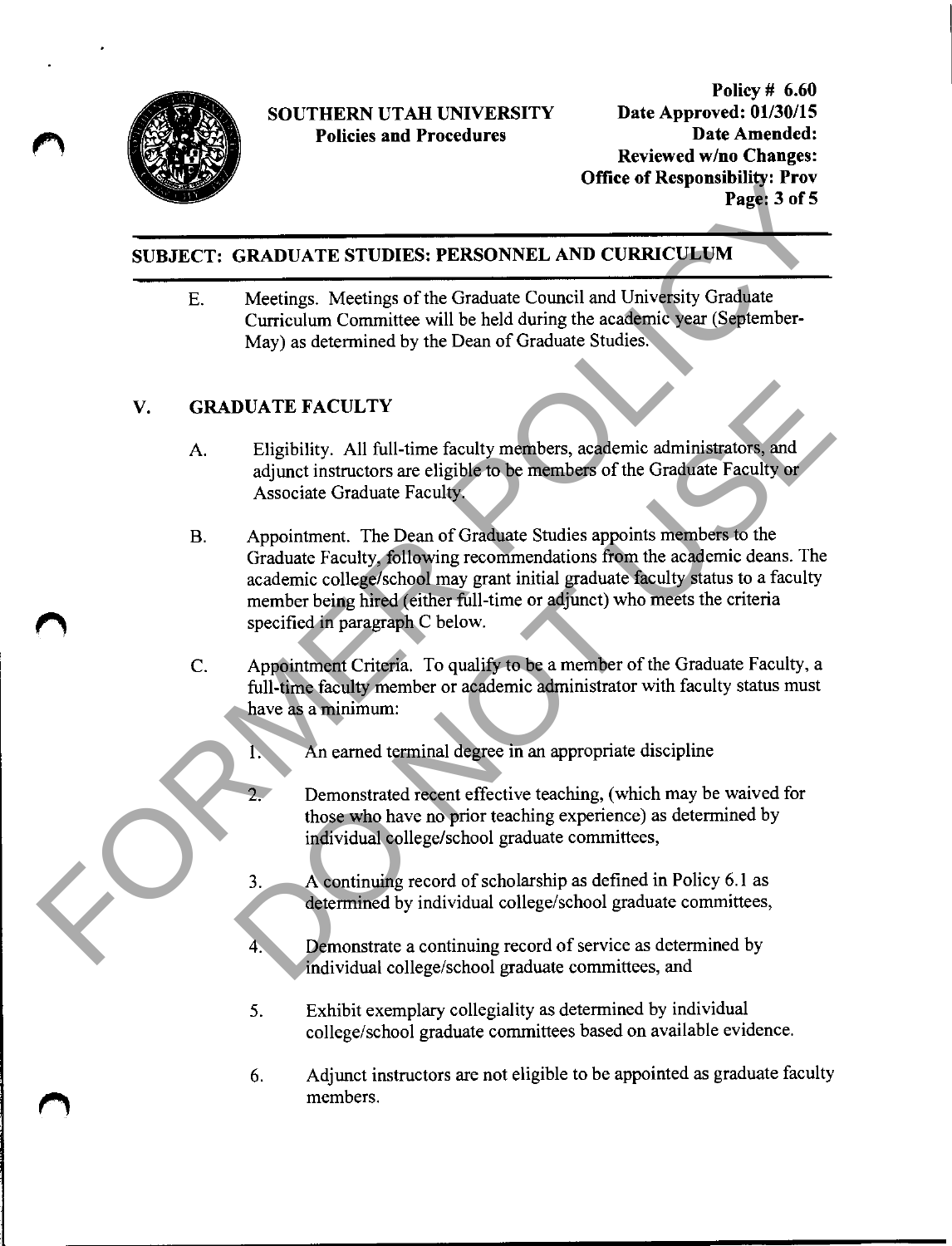

Policy # 6.60 Date Approved: 01/30/15 Date Amended: Reviewed w/no Changes: Office of Responsibility: Prov Page: 4 of 5

# SUBJECT: GRADUATE STUDIES• PERSONNEL AND CURRICULUM

To qualify to be an associate member of the Graduate Faculty, a full-time faculty member or adjunct instructor must have as a minimum:

- 1. A masters degree in the discipline in which he/she will be teaching,
- 2. Demonstrated recent effective teaching, (which may be waived for those who have no prior teaching experience) as determined by individual college/school graduate committees,
- 3. Recent and significant relevant work-related experience, continuing professional education, or other criteria as determined by the academic dean that demonstrates the individual is current in the area in which he/she will be teaching.
- 4. Demonstrate a continuing record of service as determined by individual college/school graduate committees (which may be waived for those who have no prior teaching experience), and
- 5. Exhibit exemplary collegiality as determined by individual college/school graduate committees (which may be waived for those who have no prior teaching experience).
- D. Activities of Graduate Faculty. Full members of the Graduate Faculty may serve on the Graduate Council, teach graduate courses in their respective department/program, serve on advisory (including thesis) committees of graduate students including being the chair of such committees, and participate in other matters concerning graduate education within their respective college/school and the University. Associate members of the Graduate Faculty may teach graduate courses in their respective department/program, and serve on advisory (including thesis) committees of graduate students. Associate members of the graduate faculty may be invited to teach Capstone courses by a department chair and with the approval of the College/School Dean and the Dean of Graduate Studies. Office of Responsibility: Provided and the UNERGONNEL AND CURRICULUM<br>
To qualify to be an associate member of the Graduate Raculty, a full-time<br>
from the Conduct instructor must have as a minimum<br>
1. A masters degree in th Communistated recent effective teaching. (which may be waived for<br>those who have no prior teaching experience) as determined by<br>individual college/school graduate committees,<br>3. Recent and significant relevant work-related
	- E. Individual College/School Specific Graduate Faculty Requirements
		- 1. Prior to the appointment of graduate faculty and every three years thereafter, graduate faculty in each college/school develops/reviews specific requirements for graduate faculty eligibility for teaching, scholazship, service and collegiality.